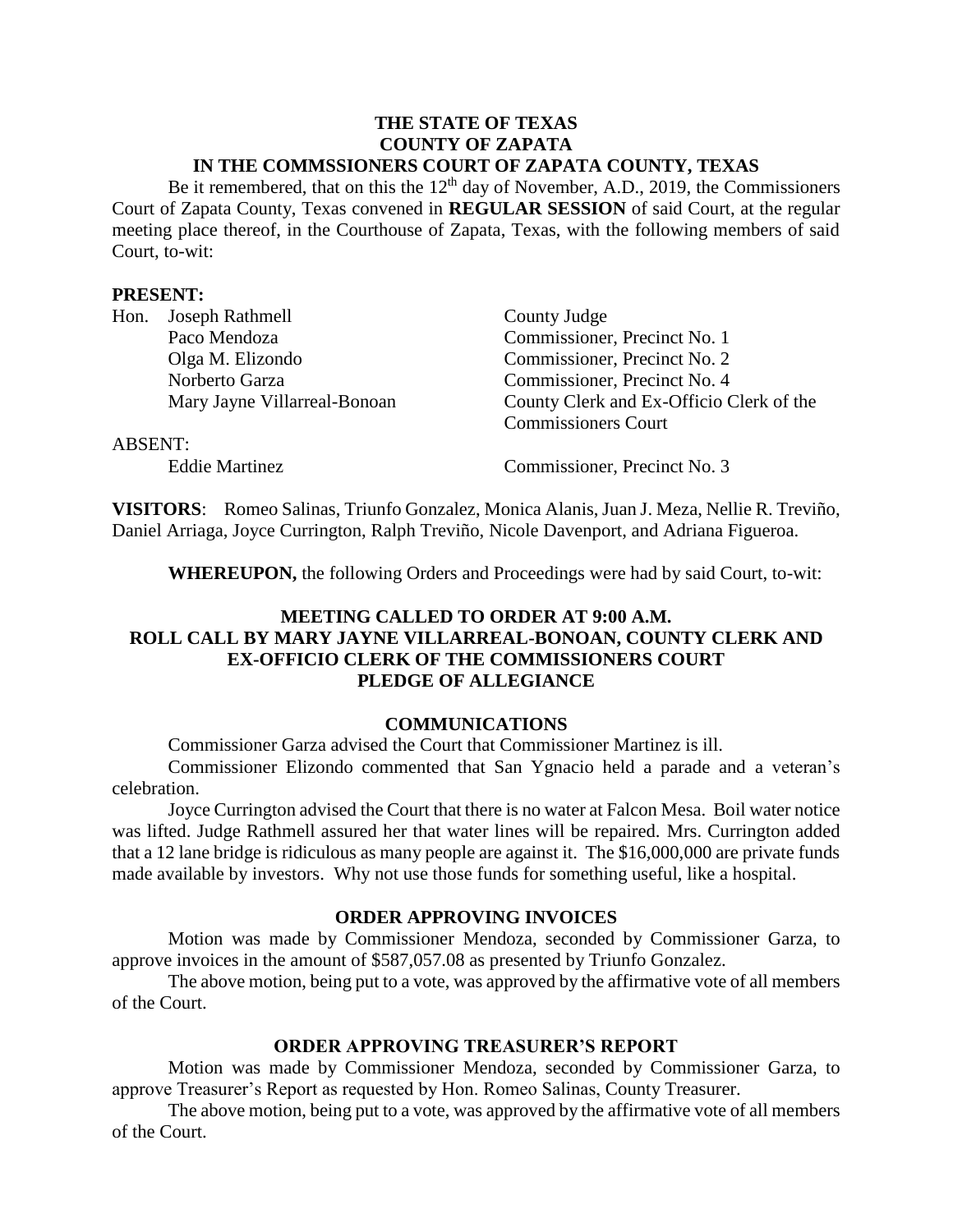## **ORDER APPROVING CHECKS ISSUED**

Motion was made by Commissioner Mendoza, seconded by Commissioner Garza, to approve checks issued in the amount of \$744,152.83 as requested by Hon. Romeo Salinas, County Treasurer.

The above motion, being put to a vote, was approved by the affirmative vote of all members of the Court.

### **TAX / ASSESSOR COLLECTOR'S REPORT**

Tax Assessor/Collector's office reported Hotel-Motel tax collections in the amount of \$6,262.95 for the month of October and year–to-date tax collections at a rate of 13.99% for a total base tax collected of \$112,312.73.

# **ORDER APPROVING ROAD IMPROVEMENT AND MAINTENANCE AGREEMENT BETWEEN LAS LOMAS WIND PROJECT, LLC AND ZAPATA COUNTY**

Motion was made by Commissioner Mendoza, seconded by Commissioner Garza, to approve the Road Improvement and Maintenance Agreement between Las Lomas Wind Project, LLC and Zapata County for Pedernales Road and Los Lobos Road, construction to commence January 2020 as requested by Sarah Skinner, Program Manager, Wind Project ENGIE.

The above motion, being put to a vote, was approved by the affirmative vote of all members of the Court.

## **ORDER APPROVING PROPOSAL FOR SECURITY CAMERAS FOR ZAPATA COUNTY COURTHOUSE**

Motion was made by Commissioner Garza, seconded by Commissioner Mendoza, to approve the proposal by Global Technologies in the amount of \$43,207.45, for the security cameras for the Zapata County Courthouse, to be paid out of Courthouse security funds, as requested by Hon. Joe Rathmell, County Judge.

The above motion, being put to a vote, was approved by the affirmative vote of all members of the Court.

### **ORDER APPROVING AND AWARDING ADMINISTRATIVE SERVICE FOR TxCDBG #7214095, 7216511 and 7217511 TO ESSER & COMPANY CONSULTANT, LLC**

Motion was made by Commissioner Garza, seconded by Commissioner Mendoza, to approve and award administrative service to Esser & Company Consultant, LLC for the amount of \$30,000.00, for TxCDBG #7214095, 7215085, 7216511, and 7217511 as requested by Hon. Joe Rathmell, County Judge.

The above motion, being put to a vote, was approved by the affirmative vote of all members of the Court.

#### **ORDER APPROVING REAPPOINTMENT OF CHIEF J.J. MEZA AS ZAPATA COUNTY FIRE MARSHALL**

Motion was made by Commissioner Mendoza, seconded by Commissioner Garza, to approve the reappointment of Chief J.J. Meza as the Zapata County Fire Marshall as requested by Hon. Joe Rathmell, County Judge.

The above motion, being put to a vote, was approved by the affirmative vote of all members of the Court.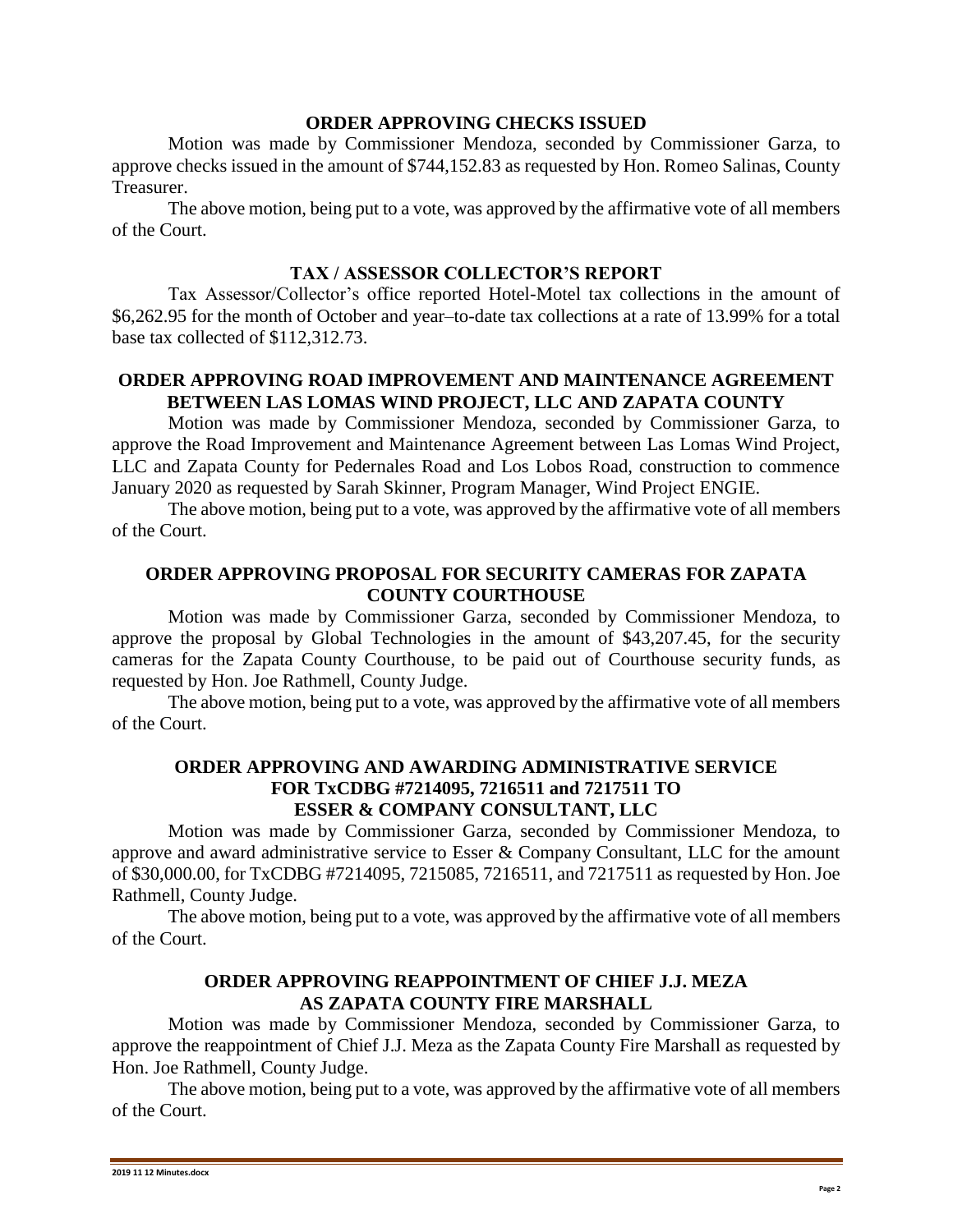### **NO ACTION ON THE FOLLOWING ITEM:**

13. To approve participation in the National Trail Roadside Enhancement program for the San Francisco Park, North of San Ygnacio as requested by Hon. Olga M. Elizondo, Commissioner Pct. 2.

### **ORDER APPROVING REQUEST TO USE ZAPATA COUNTY PAVILION FOR ZAPATA VILLARREAL ELEMENTARY JAMAICA**

Motion was made by Commissioner Mendoza, seconded by Commissioner Garza, to approve request to use of the Zapata County Pavilion on December 12, 2019, for the Zapata Villarreal Elementary Jamaica, upon confirmation of availability, as requested by Hon. Olga M. Elizondo, Commissioner Pct. 2.

The above motion, being put to a vote, was approved by the affirmative vote of all members of the Court.

### **ORDER APPROVING CANVASS OF ELECTION RESULTS FOR NOVEMBER 5, 2019 CONSTITUTIONAL AMENDMENT AND SCHOOL BOND ELECTION**

Motion was made by Commissioner Garza, seconded by Commissioner Mendoza, to approve canvass of election results for the November 5, 2019 Constitutional Amendment and School Bond Election pursuant to Sec. 67.002 of the Texas Election Code as requested by Mary Jayne Villarreal-Bonoan, County Clerk.

The above motion, being put to a vote, was approved by the affirmative vote of all members of the Court.

### **ORDER APPROVING RENEWAL OF SPECTRUM VOICE CONTRACT**

Motion was made by Commissioner Mendoza, seconded by Commissioner Garza, to approve the renewal of the Spectrum Voice Contract for a term of three (3) years at the rate of \$190.00 per month, as requested by Rene Garcilazo, IT Specialist.

The above motion, being put to a vote, was approved by the affirmative vote of all members of the Court.

### **ORDER APPROVING RENEWAL OF INTERNET CONNECTION AGREEMENT**

Motion was made by Commissioner Garza, seconded by Commissioner Mendoza, to approve renewal of internet connection agreement, with MB increase from 10 to 50 MB at a rate of \$124.00 per month, as requested by Rene Garcilazo, IT Specialist.

The above motion, being put to a vote, was approved by the affirmative vote of all members of the Court.

## **ORDER APPROVING INCREASE OF POINT TO POINT CONNECTION FROM ZAPATA COURTHOUSE TO SAN YGNACIO FROM 10-50 MB**

Motion was made by Commissioner Mendoza, seconded by Commissioner Garza, to approve increase of point to point connection from Zapata Courthouse to San Ygnacio from 10 to 50 MB as requested by Rene Garcilazo, IT Specialist.

The above motion, being put to a vote, was approved by the affirmative vote of all members of the Court.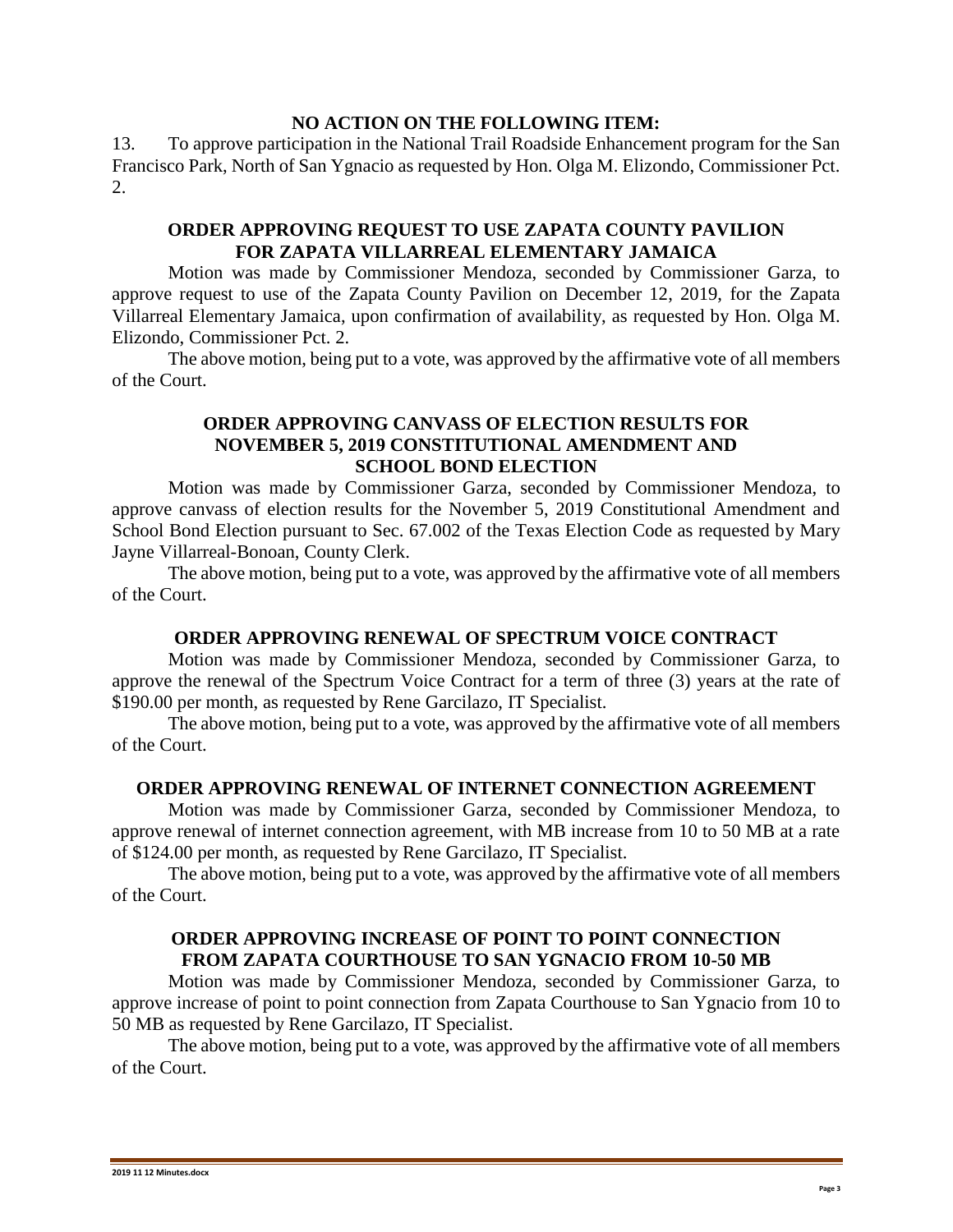### **ORDER APPROVING INCREASE OF POINT TO POINT CONNECTION FROM ZAPATA COURTHOUSE TO ZAPATA COUNTY WATERWORKS**

Motion was made by Commissioner Mendoza, seconded by Commissioner Garza, to approve increase of point to point connection from Zapata Courthouse to Zapata County Waterworks from 10 to 50 MB as requested by Rene Garcilazo, IT Specialist.

The above motion, being put to a vote, was approved by the affirmative vote of all members of the Court.

### **ORDER APPROVING CHANGE ORDER #3 FOR ZAPATA COUNTY WASTEWATER TREATMENT PLANT**

Motion was made by Commissioner Garza, seconded by Commissioner Mendoza, to approve change order number 3 for Zapata County Wastewater Treatment Plant, wherein certain items were switched out and the following items were added: roof covering, communicator for chlorinator to office with automatic feed, grates on filters, removable grate system, and an additional adjustable chlorination monitor, as requested by Manuel Gonzalez, Premier Engineering. (See attachment for all changes.)

The above motion, being put to a vote, was approved by the affirmative vote of all members of the Court.

## **ORDER APPROVING PENDING INVOICES PAYABLE TO PREMIER ENGINEERING**

Motion was made by Commissioner Mendoza, seconded by Commissioner Garza, to approve payment of invoices in the amount of \$15,209.55 payable to Premier Engineering as requested by Manuel Gonzalez, Premier Engineering.

The above motion, being put to a vote, was approved by the affirmative vote of all members of the Court.

### **ORDER APPROVING INSTALLATION OF SECURITY LIGHTS**

Motion was made by Commissioner Mendoza, seconded by Commissioner Elizondo, to approve installation of a security light at the following locations:

- a. 1205 Diaz Ave.
- b. 1406 Zapata Ave.
- c. 911 Falcon Ave.
- d. 1701 Guerrero Ave.
- e. 1904 Brazos
- f. 1403 Roma Ave.
- g. 915 Guerrero Ave.
- h. 1809 Villa Ave.

as requested by Hon. Norberto Garza, Commissioner Pct. 4.

The above motion, being put to a vote, was approved by the affirmative vote of all members of the Court.

#### **ORDER APPROVING RESOLUTION AUTHORIZING AWARD OF PROFESSIONAL SERVICES CONTRACT FOR TEXAS COMMUNITY DEVELOPMENT BLOCK GRANTS**

Motion was made by Commissioner Garza, seconded by Commissioner Mendoza, to approve resolution authorizing the award of professional services contract for the Texas Community Development Block Grants as requested by Hon. Joe Rathmell, County Judge.